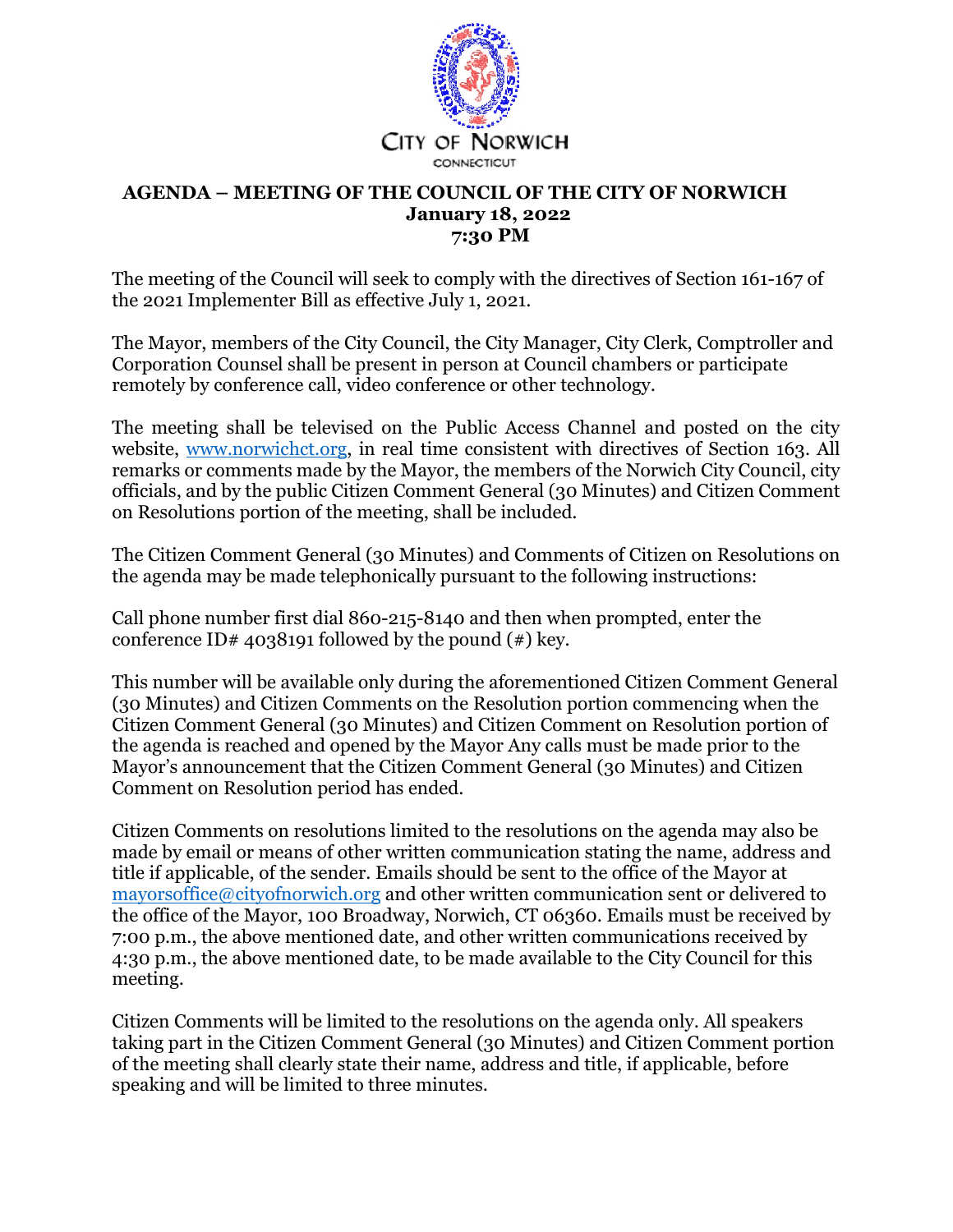

#### **AGENDA – MEETING OF THE COUNCIL OF THE CITY OF NORWICH January 18, 2022 7:30 PM**

The meeting will be televised on the Public Access Channel and posted on the city website, www.norwichct.org, in real time.

#### **PRAYER**

# **PLEDGE OF ALLEGIANCE**

# **CITIZEN COMMENT GENERAL (30 Minutes)**

## **CITY MANAGER'S REPORT**

## **CITIZENS COMMENT ON RESOLUTIONS**

## **NEW BUSINESS-RESOLUTIONS**

- 1. Relative to reappointments of regular members of the Public Parking Commission.
- 2. Relative to reappointments of regular members to the Harbor Management Commission.
- 3. Relative to establishing a new Plan of Conservation and Development Committee and appointing members.

## **NEW BUSINESS-ORDINANCE**

1. AN ORDINANCE PROPOSING TO AMEND ORDINANCE SECTION 7-91 TO EXPAND TRACT ONE OF THE ENTERPRISE ZONE DESCRIBED THEREIN BY ADDING A PARCEL OF APPROXIMATELY .43 ACRES TO IT

Beotz Witnesd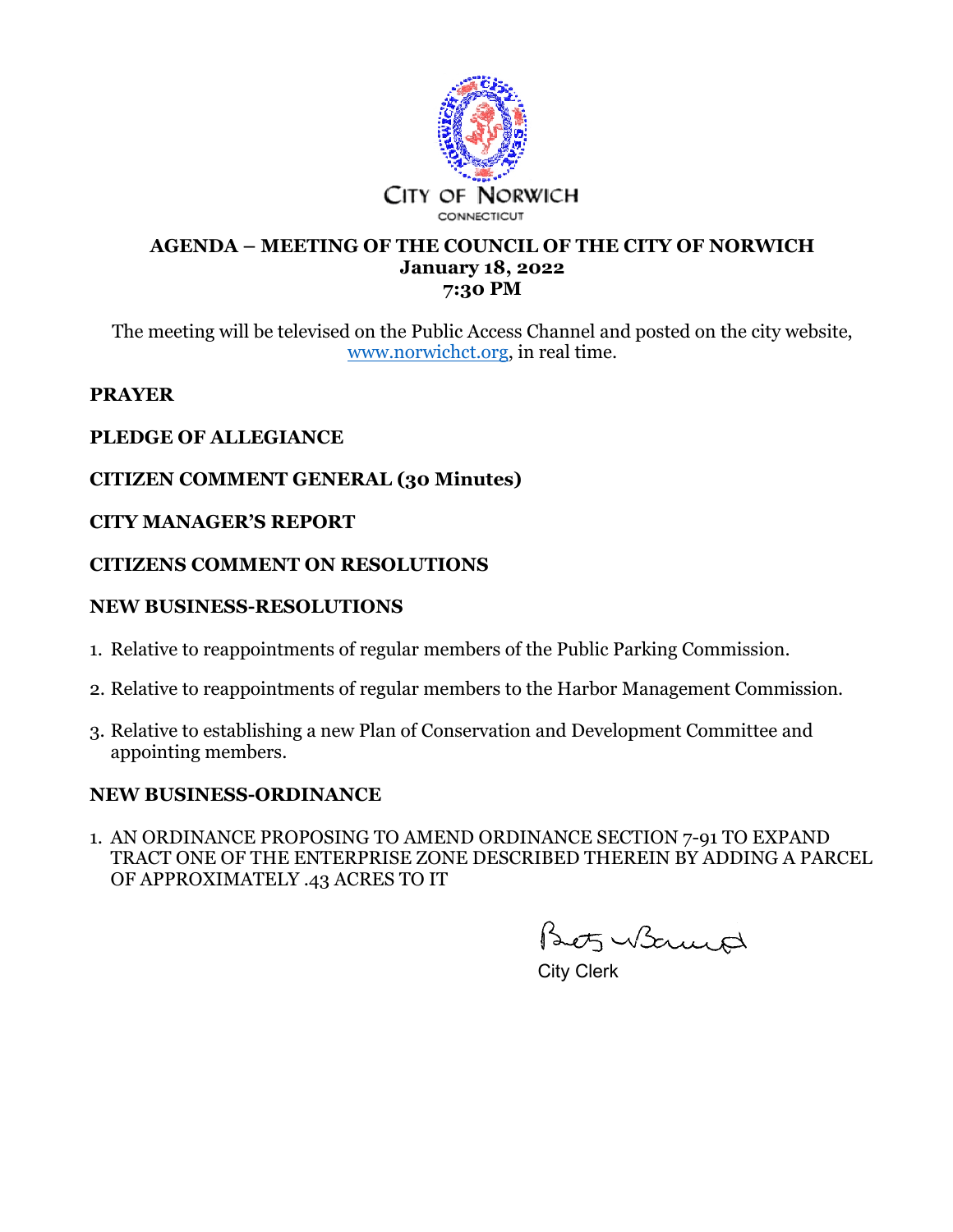**WHEREAS,** the City Manager John L. Salomone has recommended the following reappointments to the Public Parking Commission;

Reappointed as a **regular members** of the Public Parking Commission for a term to expire on  $12/31/23$  or until successors are appointed:

> H. Tucker Braddock (D) Jeffrey Lord (R) Sean Ryan (D)

**NOW, THEREFORE, BE IT RESOLVED,** that the Council of the City of Norwich hereby approves the re-appointments of the above named to the Public Parking Commission.

City Manager John L. Salomone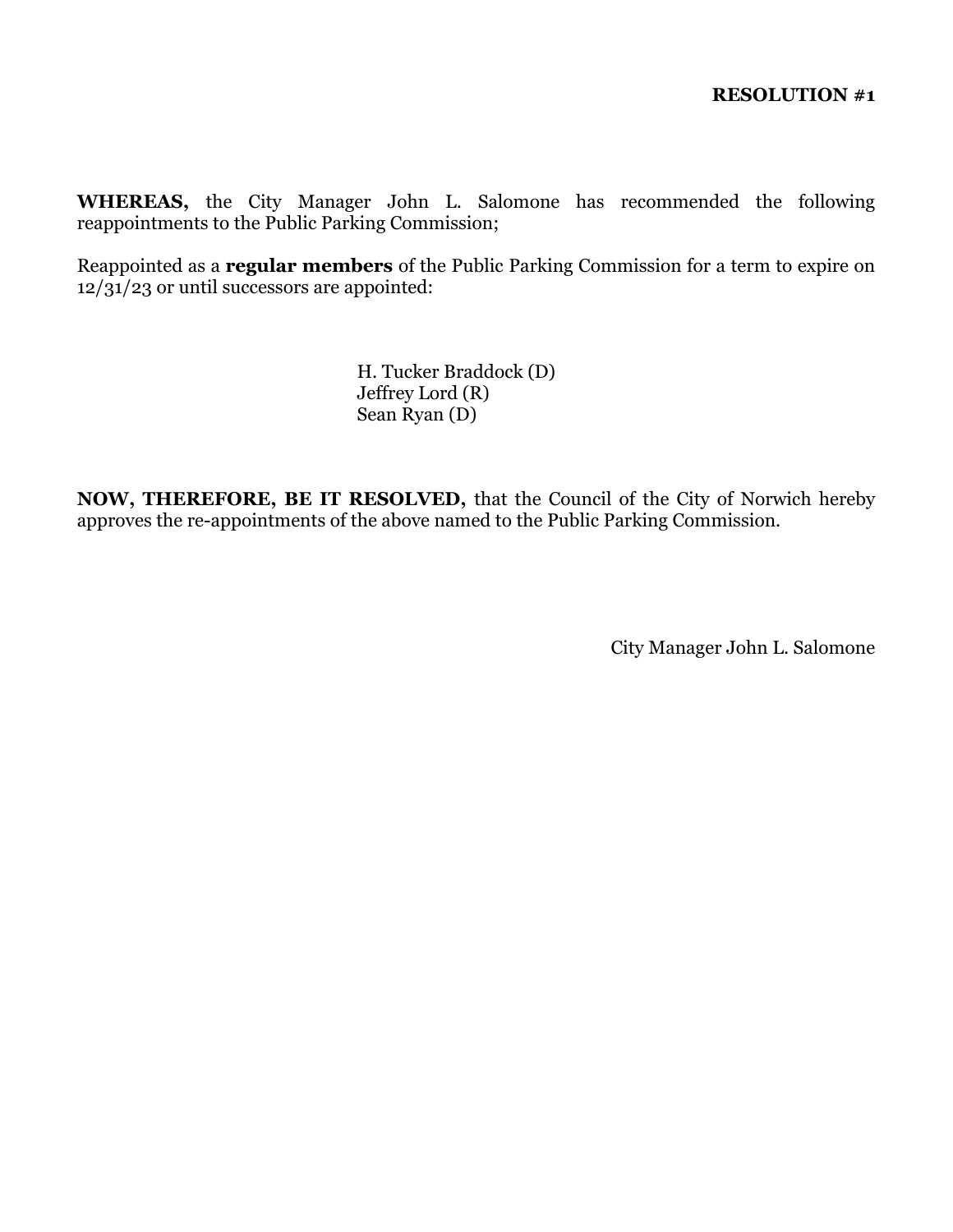**WHEREAS,** the City Manager John L. Salomone has reappointed with Councils approval as **regular members** to the Harbor Management Commission for a term to expire on  $12/7/23$  or until a successor is appointed;

> Mark Sicuso (D) Michael Gualtieri (R) H. Tucker Braddock (D)

**NOW, THEREFORE, BE IT RESOLVED** that the Council of the City of Norwich hereby acknowledges the reappointments of the above named to the Harbor Management Commission.

City Manager John L. Salomone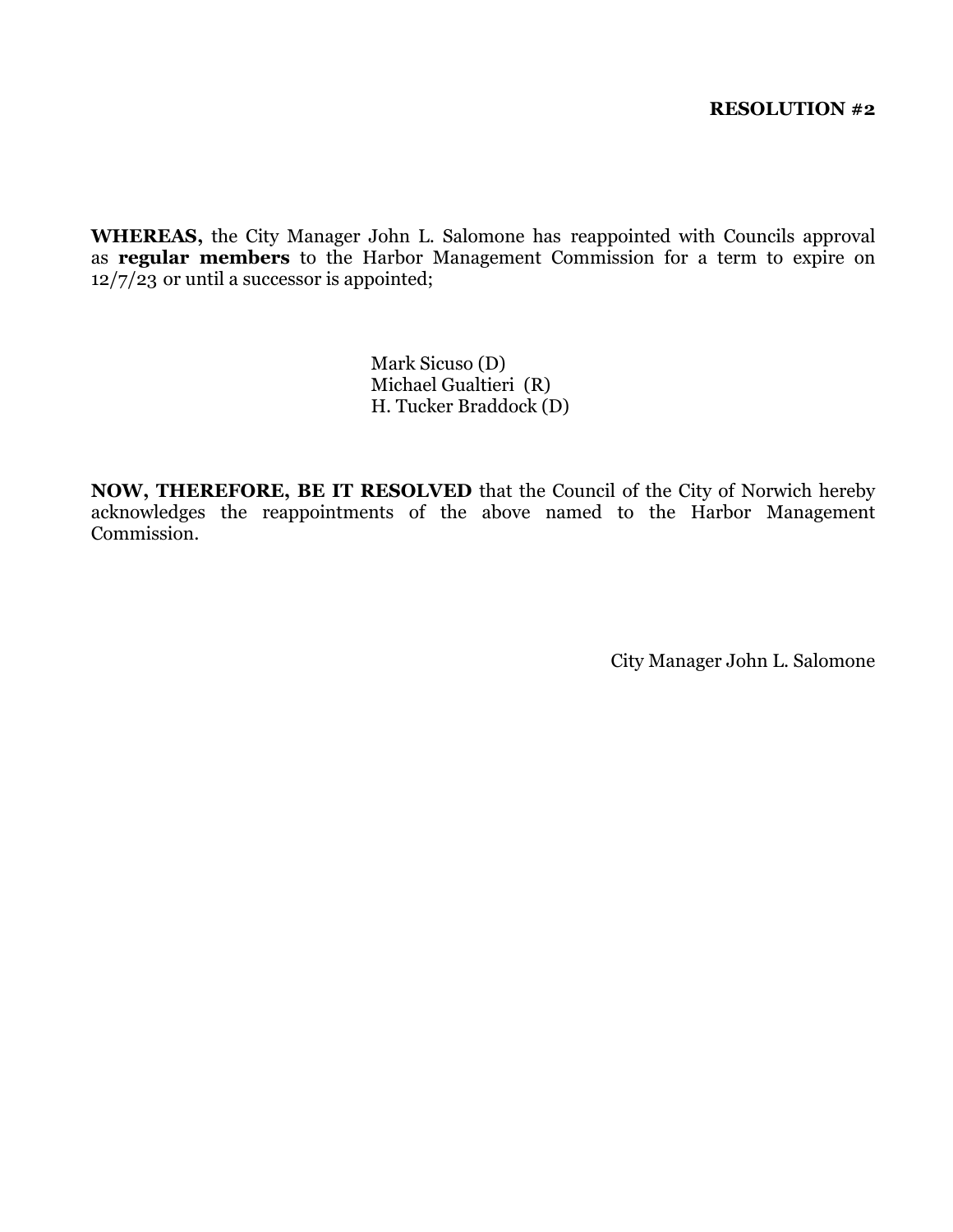**WHEREAS,** Connecticut General Statute § 8-23 requires the adoption of a Plan of Conservation and Development for a municipality at least once every ten (10) years; and

**WHEREAS**, a committee known as the Plan of Conservation and Development (POCD) Committee was formed to assist in the preparation of the current POCD; and

**WHEREAS**, recommendations with respect to the makeup of such a committee are provided at Connecticut General Statute § 8-23(c).

**NOW THEREFORE, BE IT RESOLVED BY THE COUNCIL OF THE CITY OF NORWICH,** that the Plan of Conservation and Development POCD Committee be reconvened with the appointment of new members to assist in the preparation of the updated ten (10) year POCD; and

**BE IT FURTHER RESOLVED BY THE COUNCIL OF THE CITY OF NORWICH,** that said POCD Committee shall consist of the following:

Mayor, City Manager, Director of Planning & Neighborhood Services, Assistant City Planner, Director of Public Works, Director of Community Development, President of the Norwich Community Development Corporation, General Manager of Norwich Public Utilities, Superintendent of Schools, Chief of Police, Director of Emergency Management, members of the Commission on the City Plan; two (2) volunteers from the public; and a representative or representatives selected by the following boards, commissions or related Norwich agencies per the following schedule:

> Redevelopment Agency (1) Recreation Advisory Board (1) Harbor Management Commission (1) Historic District Commission (1) Historical Society (1) Norwich Housing Authority (1) Inland Wetlands and Watercourses Conservation Commission (1) Board of Education (1) Health Equity Committee (2) (When formed) Uncas Health District (1) Chamber of Commerce (1)

> > Mayor Peter Albert Nystrom President Pro Tem Joseph A. DeLucia Alderwoman Stacy Gould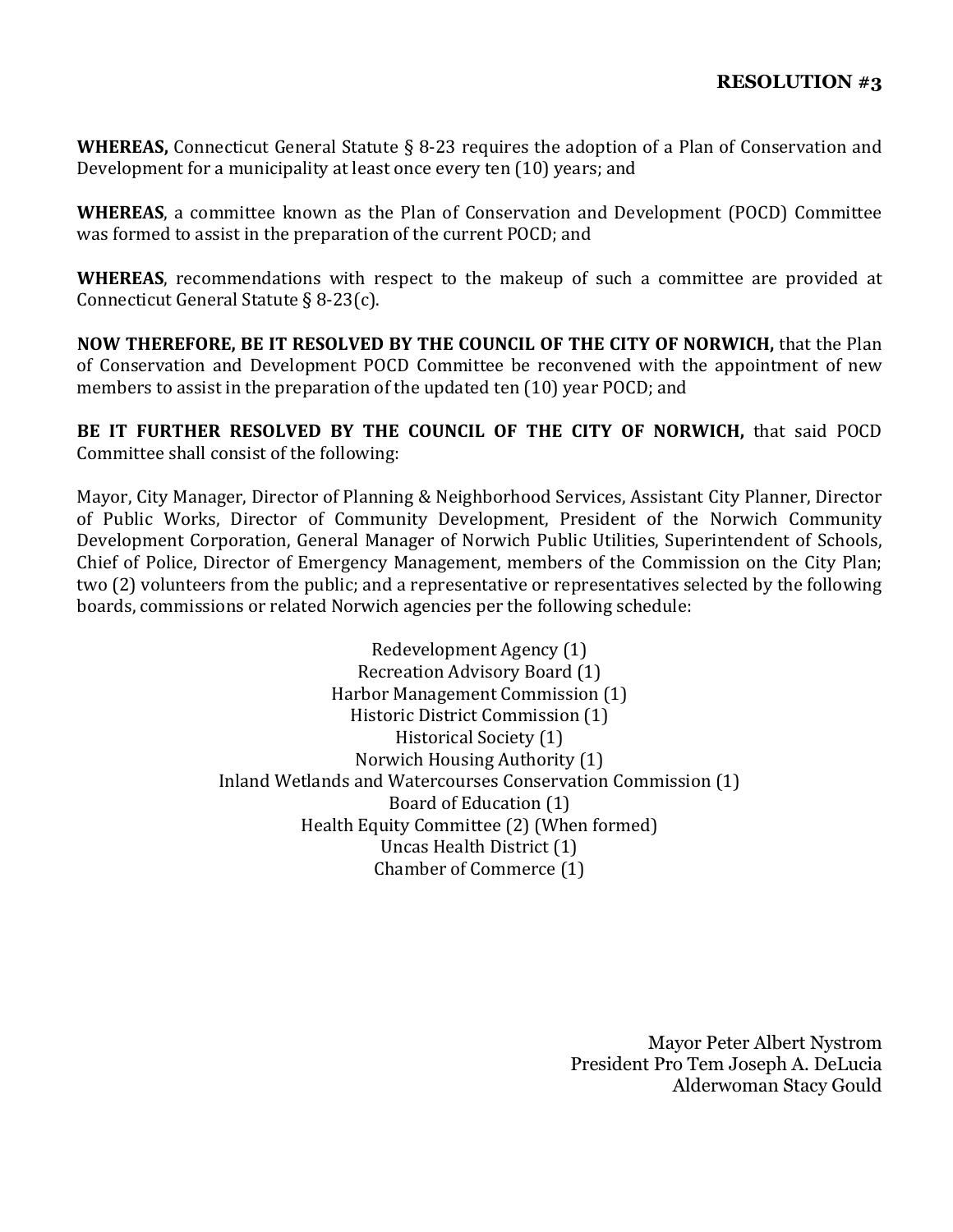#### **AN ORDINANCE PROPOSING TO AMEND ORDINANCE SECTION 7‐91 TO EXPAND TRACT ONE OF THE ENTERPRISE ZONE DESCRIBED THEREIN BY ADDING A PARCEL OF APPROXIMATELY .43 ACRES TO IT**

**WHEREAS**, Ordinance No 1003, titled "An Ordinance Creating an "Enterprise Zone" and "Fixing Assessments on Properties Contained Within Such Zone" was adopted by the Council on October 4, 1982 pursuant to the Connecticut General Statute § 32-70 and is codified as Section 7-91 of the Norwich Code of Ordinances; and

**WHEREAS**, Ordinance No 1003 divided the Enterprise Zone it established into three (3) sections or tract for purposes of description; and

**WHEREAS**, Tract One is described in Ordinance No 1003 as:

"TRACT ONE – A long narrow strip of land that is bounded on the north by the Laurel Hill Bridge; on the south by the southerly line of the currently-zone I-1 district (which is also the southerly property line of the King Seeley Thermos); on the west by the Thames River; and on the east by the real property lines of lots located on the easterly side of Laurel Hill Avenue; and

**WHEREAS**, certain properties located to the east and west of Thermos Avenue are included in Tract One but a property located at 23 Thermos Avenue, which was designated as lots 49, 55, and 56 on a map prepared for the Norwich Industrial Improvement Corporation recorded in the Book of Maps volume 2, page 36 of the Norwich Land Records and now identified as Map 1, Block 1, Lot 1 on the Assessor's record, is not; said parcel being located on the east side of Thermos Avenue and now under common ownership with certain continuous parcels located in Tract One which are north and east of it; and

**WHEREAS**, the Council finds it will promote development in the Enterprise Zone and be in the best interest of the City of Norwich to seek to add to Tract One of this Enterprise Zone the property located at 23 Thermos Avenue which is more particularly described as follows:

A certain tract or parcel of land situated in the Town of Norwich, County of New London, State of Connecticut, depicted as Lot 1 of Assessor's Map 125, Block 1 and being more particularly described as follows:

Beginning at a point on the northerly line of the southerly portion of Thermos Avenue, said point lying S 86<sup>o</sup> 18' 36" W a distance of 90.68 feet from the southwesterly corner of land now or formerly of Hector J. & Lydia P. Ricafranca and running thence S 86<sup>o</sup> 18' 36" W a distance of 136.67 feet to a point of non-tangent curve to the right having a radius of 12.68 feet; thence northwesterly along the arc of said curve a distance of 21.86 feet, the chord bearing of said curve being N 44' 58' 32" W a chord distance of 19.25 feet; thence N  $0^{\circ}$  30' 46" E a distance of 98.27 feet to a point, these first three courses running by and along the northerly and easterly line of Thermos Avenue; thence  $S$  86 $9$  26' 24" E a